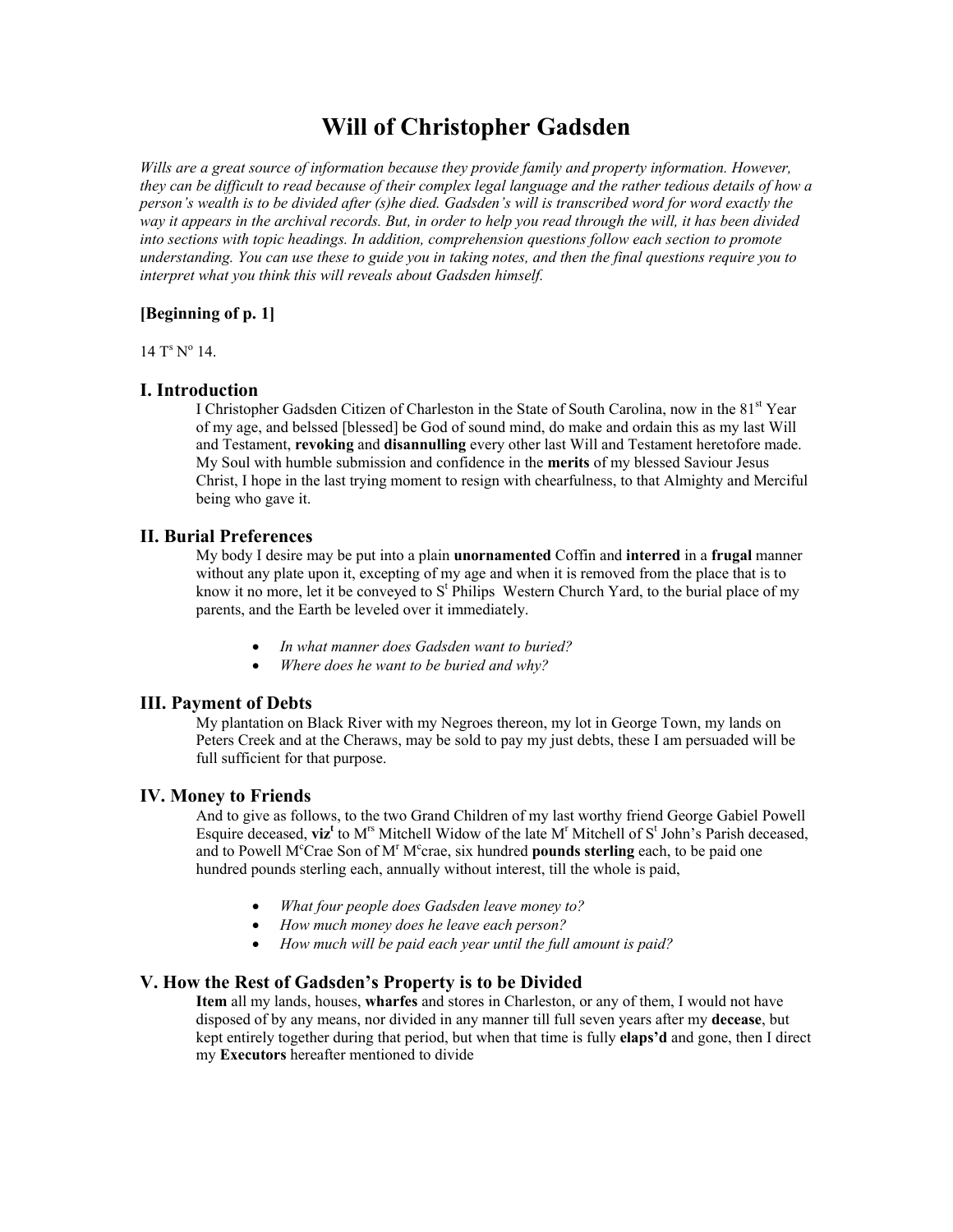#### **[Beginning of p. 2]**

my **Estate real and personal** as well my Negroes as otherwise into nineteen equal parts or shares, being the exact number of Grand Children I how have, giving to my daughter Mary Morris six shares, to my daughter in law Catharine Gadsden nine shares, and to my late Son Thomas Gadsden's children four shares, **N. B.** to the two former this is given **in trust**.

- · *How long does Gadsden want his estate (personal and business property) allowed to operate and earn income before it can be given to his heirs or sold?*
- · *Once this period of time has expired, how is the estate to be divided? Explain* .

# **VI. What is to be Done with the Income Earned by Gadsden's Estate During the Seven Years Before It is Divided**

**The nett income arising from my whole Estate real and personal**, till the seven years before mentioned is expired, and the division takes place, I direct may be annually divided into three parts and the nett amount of one third part paid over to Martha Gadsden my late Son Thomas's Widow for the use of herself children and family.

Item the nett amount of another third part to be paid over to my daughter Mary Morris **in trust for the use of her family, but totally at her own disposal, in no manner subject to any interference of her husband**, and whose receipt the Executors are only to take for the same.

Item, the remaining third part to be paid over to my worthy daughter in law Catherine [spelled Catharine elsewhere] Gadsden the Wife of my Son Philip in trust for the use of her family, but totally at her own disposal, in no manner subject to any interference of her husband, whose receipt the Executers are only to take for the same.

· *Whot does Gadsden want to receive a third of the income his estate generates during the seven year period before it is divided among the whole family?*

# **VII. Fate of Gadsden's Slaves During the Seven Year Period and After the Estate is Divided**

Item in like manner and under the same restrictions I give to my daughter Mary Morris and to my daughter in law Catharine Gadsden in trust all my Town Negroes, male and female, to be divided when the before mentioned division [after the seven year period has expired] is made, **by lot** among my Grand children, excepting my faithful Servants Nanny and George. Nanny I then give to my daughter Mary Morris, and George to my daughter in law Catharine Gadsden.

- · *Who receives the labor of Gadsden's town slaves during the seven year waiting period before the division?*
- · *When the seven year waiting period is over, what happens to the slaves?*
- · *The only exceptions are Nanny and George. What happens to them?*

# **VIII. Recap of Payment of Debts Before Heirs Get Property**

Again at the expiration of the seven years already mentioned [see section III], I then direct my real and personal Estate, remaining after my just debts are paid, to be divided into nineteen equal parts in the manner herein eprefsed, and after such division is made, the four parts that fall to

#### **[Beginning of p. 3]**

my late Son Thomas's Children to be divided among them equally, and in case of death or deaths where children are left, the children to inherit their parents share accordingly and duly.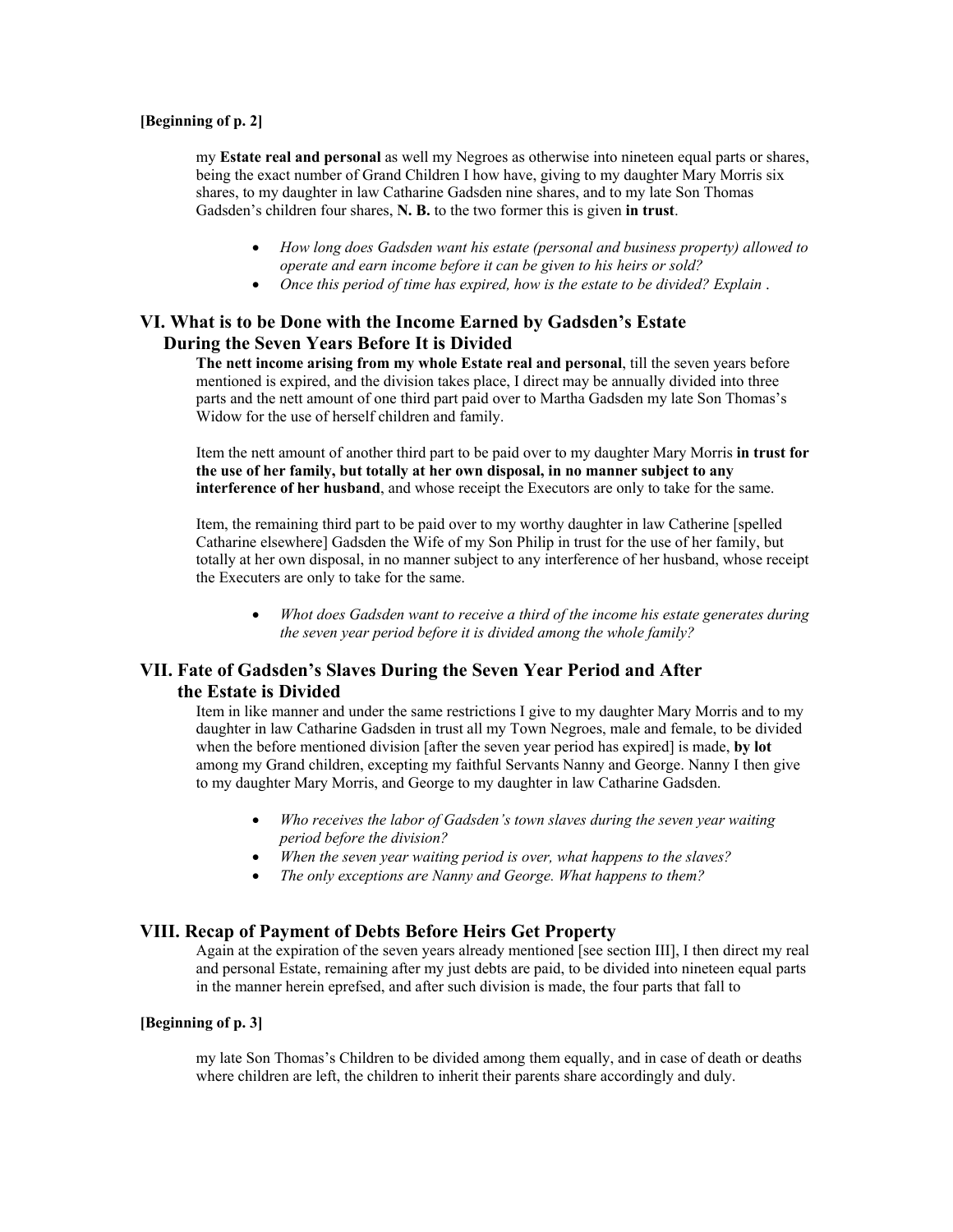· *Before any of the family members get any of Gadsden's estate, what must be paid?*

#### **IX. Money Matters**

Item I give to my Son Thomas's Widow, Martha Gadsden, to my daughter Mary Morris, and to my daughter in law Catharine Gadsden two hundred and fifty pounds sterling each **p**<sup>r</sup> ann. to **commence** after the **aforesaid** division is made and the seven years expired, and not before, and to continue during each of their lives and no longer.

· *After the seven years has passed and the estate divided, what are Mary Morris and Catharine Gadsden guaranteed? For how long?*

Whatever monies may be advanced by me for my Son Philip and actually accounted for by me (for I am largely accountable for him) **antecedent** to my decease, I **remit** to him and will not have him called upon for, being convinced and satisfied that he has acted in the management of his late Brother Thomas's estate, with all brotherly affection and with the greatest **integrity** and **superlative** generosity, **meriting** every degree of gratitude from his Brothers Widow and Children.

· *Any money Gadsden 's son Philip borrowed from his father was forgiven. Why did Gadsden just forgive his son's debts?*

# **X. Mrs. Ann Gadsden's Share of Her Husband's Estate**

Item four of the five lots that have fallen to me from M<sup>r</sup> John Wraggs Estate **marked D and painted blue in the Wraggs borough plan** being the four the most Westward, after the expiration of fifteen years I give to my Wife Ann Gadsden and to her heirs forever, to dispose of after that time, to any of the relations of the said John Wragg as she may think proper reserving to by [my?] Estate, the most Easterly lot marked also D **bounding** to the Southward on Chappel Street together with all the Marsh **annexed** to said lot and fronting it on both Sides of a Creek, adjoining it.

- · *To whom does Gadsden leave the lots he inherited from John Wraggs?*
- · *After fifteen years, Gadsden's wife may do what with four of the five lots?*
- · *Which of the five lots must remain in the Gadsden family?*

Item I also give to my said Wife four hundred pounds sterling to be paid her in **quarterly payments** of one hundred pounds sterling **pr** quarter during her natural life and no longer, these **two gifts** are given as full and **compleat** satisfaction for her **dowry** and all claims and demands for and concerning all the **Bonds particularis'd** in a**Marriage settlement** a little **antecendent** to our Marriage in April 1776

- · *What money does Gadsden provide for his wife?*
- *Other than his tender feelings for his wife, what reason does he offer for the gift of five plats of land and the quarterly payments of money?*

### **[Beginning of p. 4]**

she well knowing that any and every part of those bonds received by me was in **extreme low appreciated money**, and that one of those bonds of considerable amount is now on hand not worth a farthing.

Gadsden provides this money for his wife despite a problem with her dowry. What *was the problem?*

Item I give to my said Wife during her natural life and no longer, the use of the house and land whereon we now live, butting and bounding to the Westward on Front Street about one hundred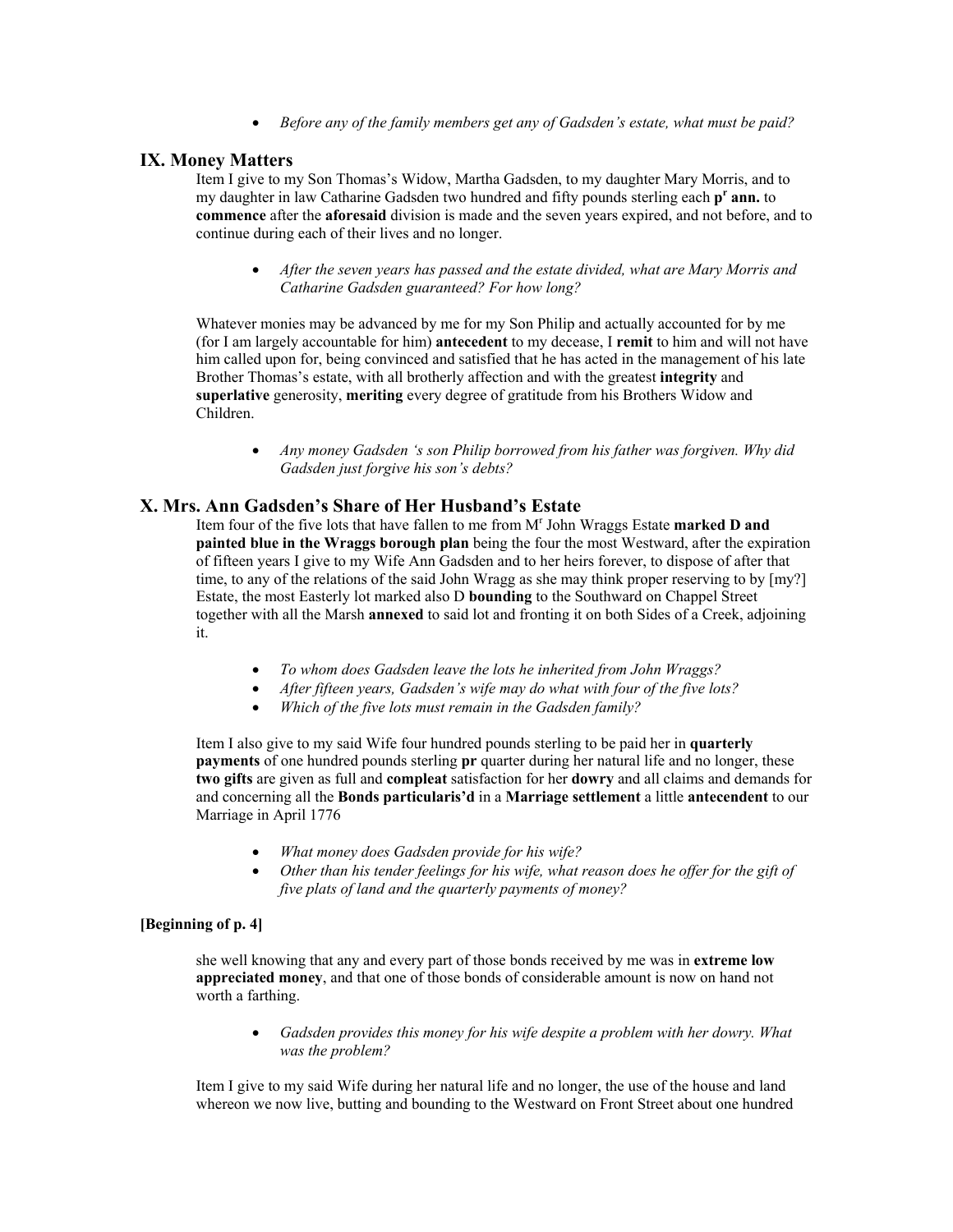and seventy feet, to the Southward on Washington Street two hundred feet to the Northward on other lands of my Estate two hundred feet, and to the Eastward on Water Street about one hundred and seventy feet, but on the decease of my said Wife, the said house and land to return immediately to my Estate and to the care and charge of my Executors herein after mentioned as part thereof.

· *What does his wife get to use the rest of her life, but afterward it must be returned to Gadsden's estate and his family?*

Item I give to my said Wife the use of my Negroes Molly and Charlotte and Charlottes two daughters and my Negro Joe during her natural life and no longer.

What is the fate of some of Gadsden's slaves - Molly, Charlotte and her daughters, *and Joe?*

Item I give to my said Wife all my house furniture and liquors, my cows, my grey horse and chair.

· *What else does he give his wife?*

#### **XI. Gift to Brother**

Item I give to my dear and kind Brother James Gadsden of London Fifty pounds sterling which I hope he will accept to lay out in some Memorandum of his affectionate Brother.

· *What does Gadsden give to his brother and what does he hope he does with it?*

#### **XII. Gadsden's Nephews**

Item I also give to my three Nephews James William Gadsden, Thomas Gadsden and James Hasell a handsome ring which I wish their Acceptance of.

· *What dies Gadsden want to give to his nephews?*

Item all my books and pamphlets in Hebrew Greek and Latin I give to be divided among my Grand Sons Christopher Edwards John and James Gadsden, togher [together] with the proper books of **Gram <sup>r</sup>& <sup>c</sup>appertaining thereto**. Item all my English books I give to my Grand Sons Christopher, Thomas and James Morris.

· *How does Gadsden want his personal library divided?*

#### **XIII. Miscellaneous**

Item I give to M<sup>rs</sup> Ferguson her **note of hand** dated 1<sup>st</sup> August 1796, for five hundred pounds sterling. I conjure my children not to forget the faithful services of the descendents of old Nanny and Elsy, Nanny's offspring to the fifth generation are now with me, having never parted with one,

## **[Beginning of p. 5]**

Ned the Son of old Betty is a faithful Servant and deserves regard, so does old helplefs Strephon.

- · *What does Gadsden return to Mrs. Ferguson?*
- · *Which of Gadsden's slaves does he want to be especially treated well?*

# **XIV. The Executors of Gadsden's Estate**

I leave my Son in law Thomas Morris, and my Son Philip Gadsden, M<sup>r</sup> William Drayton and my Grand Son Christopher Gadsden Junior true and lawful Executors to this my last Will and Testament, as also my Grand Sons Christopher Edwards Gadsden and Christopher Gadsden Morris when they shall attain the Age of twenty one years.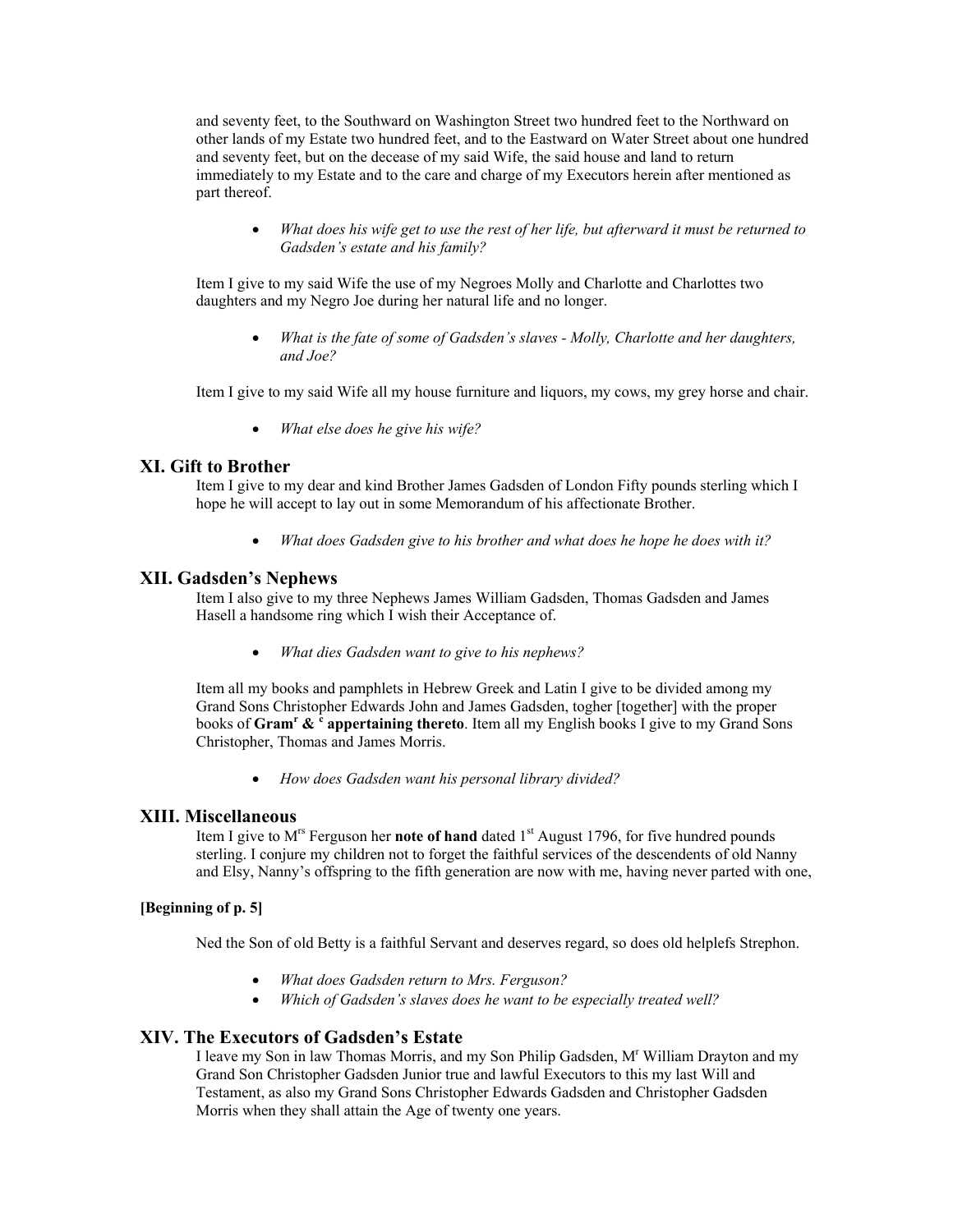- · *Which four men are to be the Executors of Gadsden's will?*
- · *What two boys must wait until they are older before becoming part of the group that oversees Gadsden's estate and that his will is followed exactly?*

## **XV. Closing**

In witnefs to this my last Will and Testament I hereunto set my hand and seal this  $5<sup>th</sup>$  day of June in the Year of our Lord one thousand eight hundred and four, and in the twenty eighth Year of the Independence of the United States.

Christopher Gadsden (L. S.) Signed, Sealed, published and declared by Christopher Gadsden the above mentioned Testator as and for his last Will and Testament in the presence of us, who at his request and in his presence, and in the presence of each other have subscribed our Names as Witnefses thereto, this fifth day of June 1804.

William Hall **Calcularist Experience Hall Calcularist Green** Joseph Pritchard

Proved before Charles Lining Esquire O.C.T.D. September 18, 1805. At same time qualified Thomas Morris, Philip Gadsden and William Drayton Executors, June 17, 1807 Qualified Christopher Gadsden Executor.

Examined 1746 Co. Sh. } C. L. Recorded in Will Book 1800-1807, Book D. Recorded on Page 594

From Wills of Charleston County, SC 1671-1868. Vol. 30 (1800-1807): 869-873. Available at the South Carolina Department of Archives and History.

**Glossary** (in order of appearance) **revoking** – to cancel **disannulling** – same as revoking **merits** - virtues **unornamented** – not fancy or decorated **interred** – buried or placed in a tomb **frugal** - inexpensive  $\boldsymbol{\mathrm{viz}}^t$  - short for videlicet, which means "that is to say; namely." From Merriam-Webster Online. < [http://www.mw.com/cgibin/dictionary?book=Dictionary&va=viz.](http://www.m-w.com/cgi-bin/dictionary?book=Dictionary&va=viz) > (1 February 2004) and *Webster's Ninth Collegiate Dictionary*. Springfield, MA: Merriam-Webster, 1986. **pounds sterling –** monetary unit or currency of Britain **Item** –also – used to introduce the next item in a list **wharfes** – wharves or docks for ships to dock and unload their cargo decease - death **elaps'd** – elapsed; passed by **Executors** – people appointed by a person to carry out the wishes of his will **Estate real and personal** – real refers to land and buildings while personal refers to movable property, which is pretty much everything else. **N. B.** - nota bene means "note well" stipulating that the following statement is especially important and in this case Gadsden wants it made clear that his nine grandchildren by Catharine Gadsden and his four grandchildren by his son Thomas Gadsden will not receive their inheritance until they come of age. Until then their inheritance will be handled or entrusted to the executors of the will. **in trust**- kept for them until they turn 21 years of age **The nett income arising from my whole Estate real and personal**, **in trust for the use of**